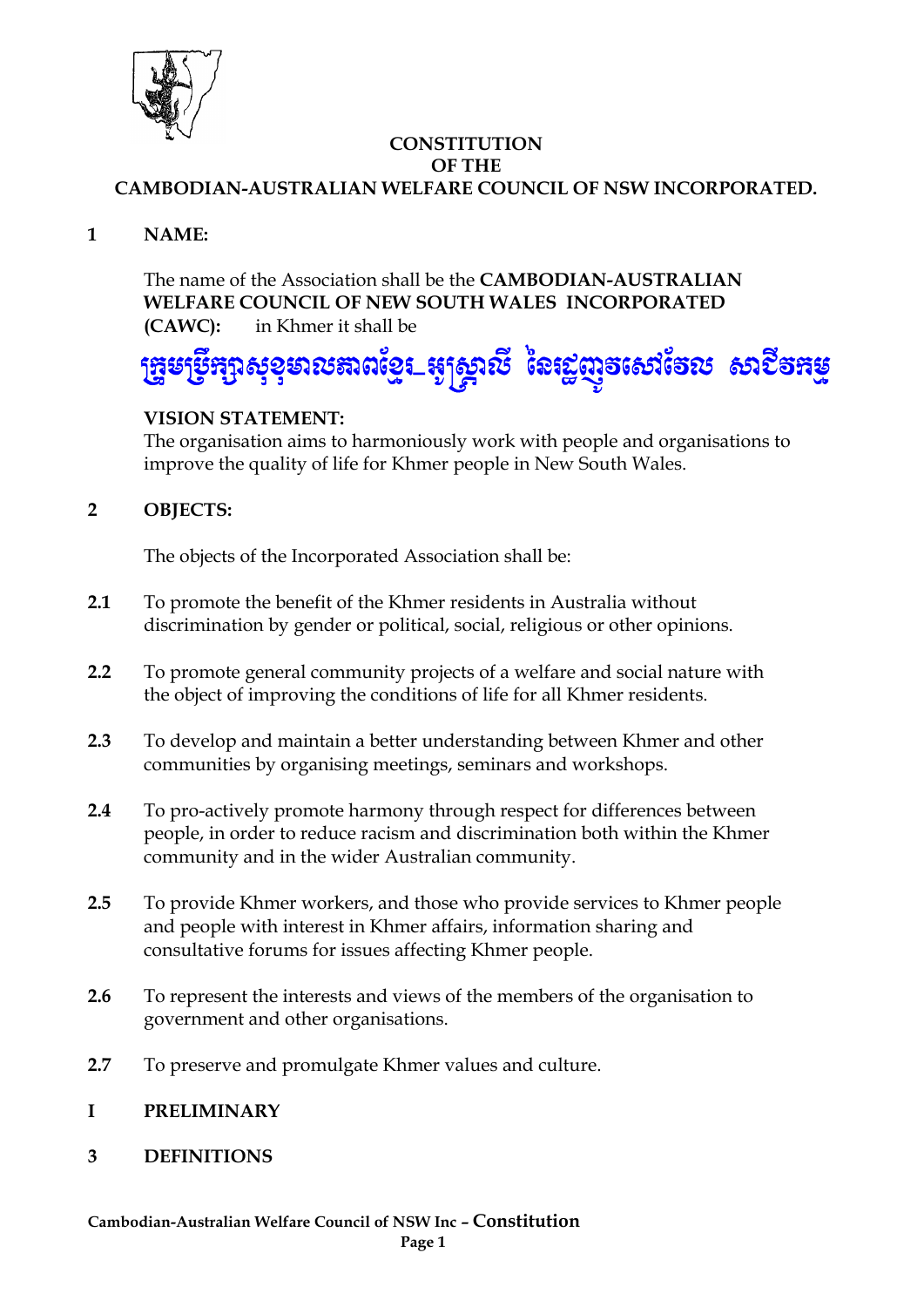In these rules:

- **"Member"** means: an individual person or an organisation who has paid membership under the requirements of objective number 2.5 has an interest in Khmer affairs. This person is eligible to hold office and is eligible to vote. An organisational member is eligible to home office and is eligible to hold office and is eligible for one (1) vote.
- **"Board Member"** means: a member of the association who is on the board but is not an executive office-bearer of the association as referred to in rule 16.1.
- **"Executive Member"** means: a member of the Board of Management who is an office bearer as referred to in rule 16.2
- **"The Board of Directors"** means: the persons elected to manage the affairs of the association, including the executive members and the board members as referred to in rule 15.
- **"Chairperson"** means: the person holding primary office in the organisation, or presiding member. The role of chairperson is to manage the operations of the board of directors, to act as official representative of the organisation and to act on behalf of the board of directors in an emergency.
- **"Deputy Chairperson"** means: the person holding office under these rules to assist the chairperson in their duties of presiding member of the organisation.
- **"Secretary"** means: the person holding office under these rules as secretary of the association; this person is responsible for dealing with correspondence, helping manage board meetings, ensuring a flow of information to and from the board of directors and ensuring that official files and records including the register of members, are kept and maintained.
- **"Assistant Secretary"** means: the person holding office to assist the secretary of the association in their responsibilities.
- **"Treasurer"** means: the person holding office under these rules as treasurer of the association; this person handles the money which comes in and is spent by the association, records and reports on the income and expenditure to the members.
- **"Assistant Treasurer"** means: the person holding office to assist the treasurer of the association in their responsibilities.
- **"Sub-Committee"** means: the small group of people set up formally by the board of directors to be responsible for a particular task and report back to the full board of directors for decisions to be ratified. One person is nominated to chair and minutes and reports must be maintained.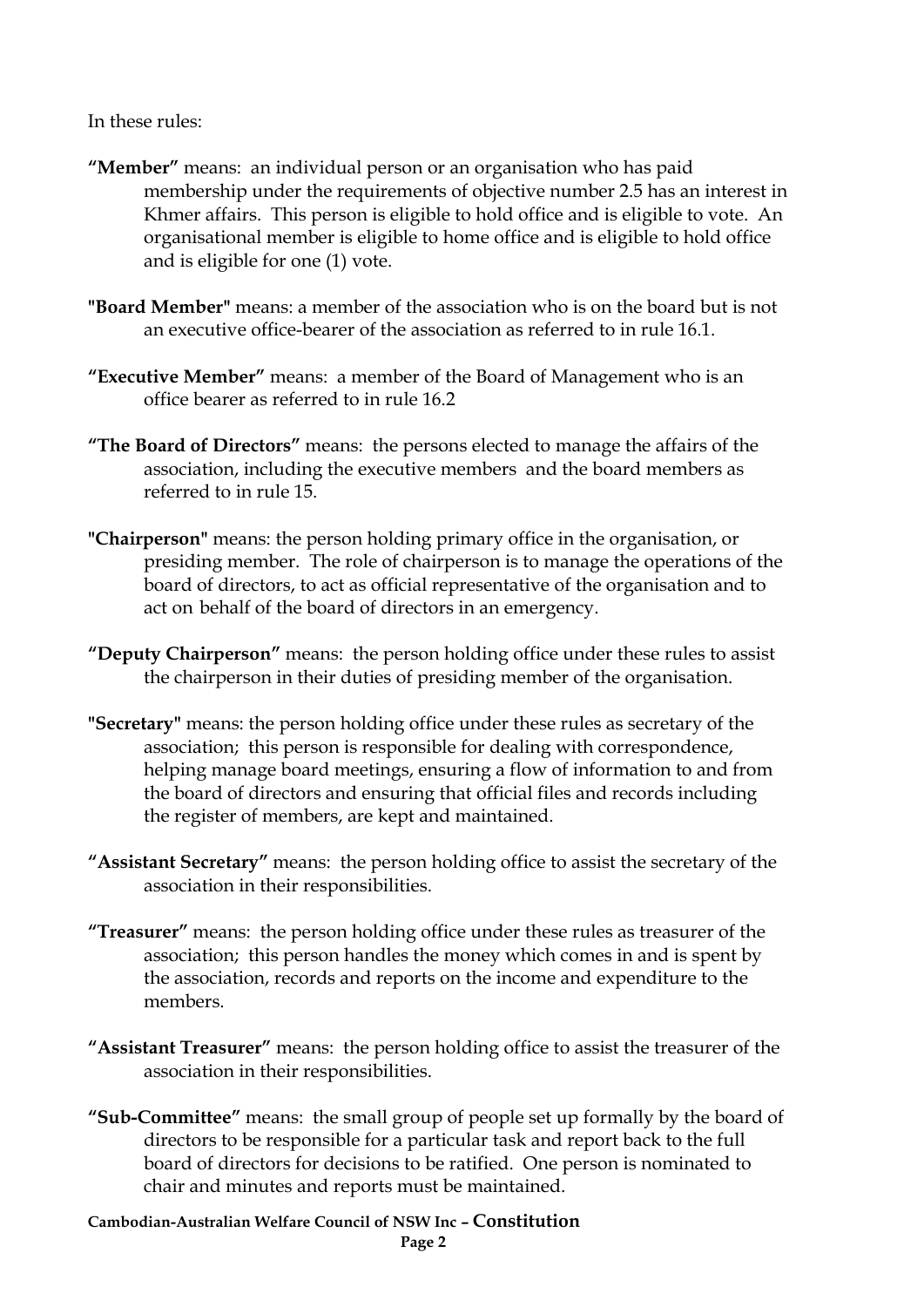- **"Chair"** means: the person who chairs the meetings. The chair must ensure that there is a quorum, must welcome and introduce members and guests, maintain focus during discussion, keep to time, summarise discussion and draw it to a close, summarise decisions, ensure that all people particpate in meeting. The chairperson may be the person who chairs the meetings, but not necessarily.
- **"Minute Secretary"** means: the person who takes the minutes at a meeting. This person is not necessarily the secretary of the association.
- **"Membership"** means: a person whose application for membership is approved by the Board, and whose membership fee has been paid to the current year. This includes members and associate members.
- **"Special General Meeting"** means: a special general meeting of the association other than an annual general meeting;
- **"The Act"** means: the Associations Incorporation Act 1984;

**"The Regulation"** means: the Associations Incorporation Regulations 1994.

- **"Public Officer"** means: a person appointed by the association's board to be responsible to notify the Department of any changes in the association and its financial position. A public officer must be a person who is a resident of New South Wales and at least 18 years of age but is not required to be a member of either the Board or the Association. The position of public officer must not remain vacant for more than 14 days.
- 2 In these rules a reference to a function includes a reference to a power, authority and duty and a reference to the exercise of a function includes, if the function is a duty, a reference to the performance of the duty.
- 3 The provisions of the Interpretation Act 1987 apply to and in respect of these rules in the same manner as those provisions would so apply if these rules were an instrument made under the Act.

#### **II MEMBERSHIP**

#### **4 MEMBERSHIP**

- 4.1 The Cambodian-Australian Welfare Council of NSW Incorporated shall be non-political and non-sectarian. Membership is open to all Khmer workers who work in the welfare related field and to individuals and organisations who can demonstrate special interest in Khmer.
- 4.2 A person is qualified to be a member of the association if the person is a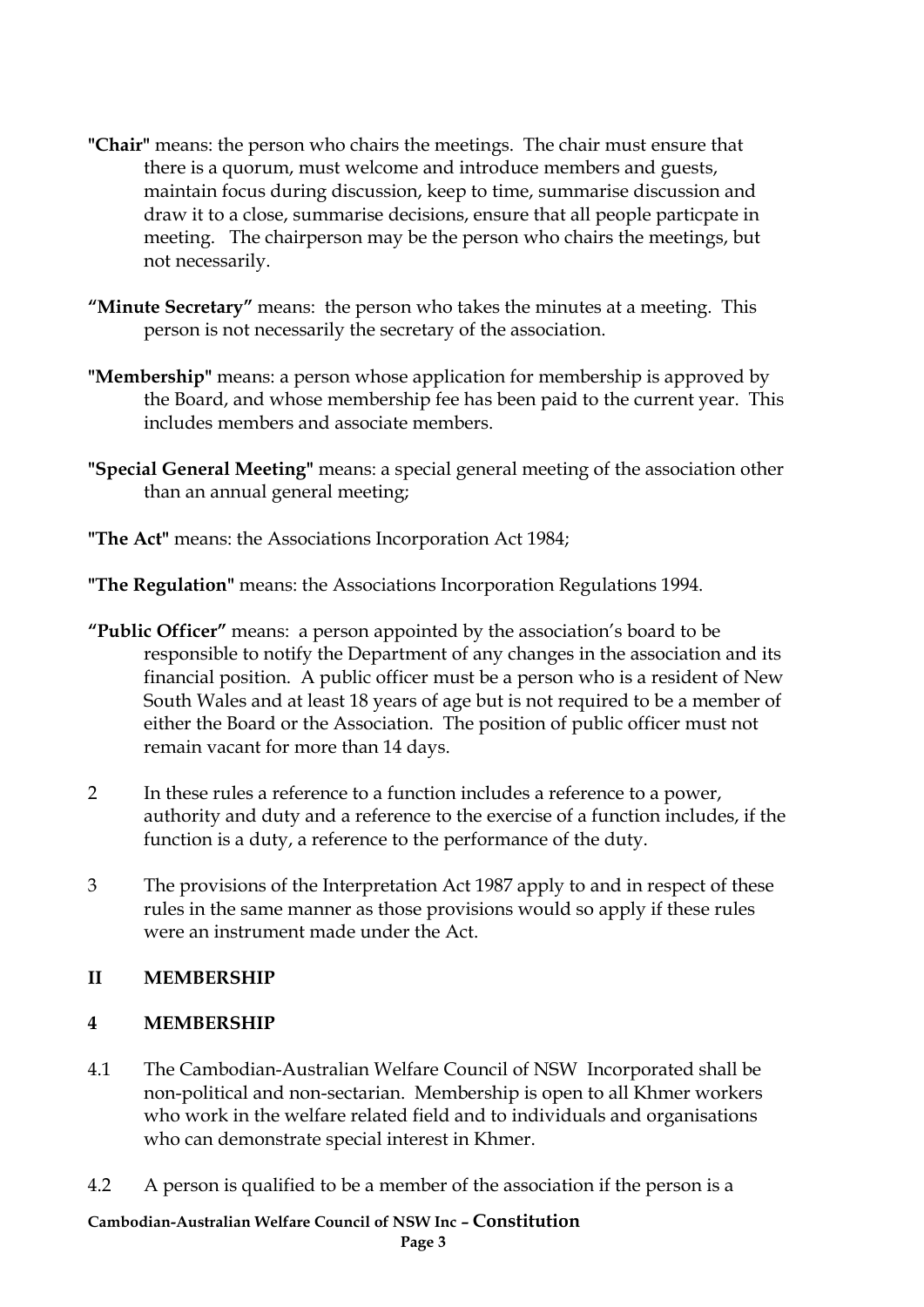natural person who has made an application in writing.

- 4.3 An organisation has to be a registered organisation and has made an application in writing.
- 4.4 The written application must be presented at the next meeting of the board and two members must endorse the written application at that meeting.
- 4.5 The board shall determine whether or not to accept an application for membership from individuals and organisations based on the ability to fulfil the objects and the membership or associate membership criteria.

## **5 NOMINATION FOR MEMBERSHIP**

- 5.1 Nomination of a person for membership of the association must be made by a member of the association in writing in the form set out in Appendix I in these rules and must be lodged by the secretary of the association.
- 5.2 As soon as practicable after receiving a nomination for membership, the secretary must refer the nomination to the board which is to determine whether to approve, either as a member or associate member, or to reject the nomination.
- 5.3 If the board determines to approve a nomination for membership, the secretary must, as soon as practicable after that determination, notify the nominee of that approval and request the nominee to pay (within the period of 28 days after receipt by the nominee of the notification) the sum payable under these rules by a member, as entrance fee and annual subscription.
- 5.4 The secretary must, on payment by the nominee of the amounts referred to in clause 5.3 within the period referred to in that clause, enter the nominee's name in the register of members and on the name being so entered, the nominee becomes a member of the association.

#### **6 CESSATION OF MEMBERSHIP**

- 6.1 A person ceases to be a member of the association if the person:
	- a. dies; or
	- b. resigns membership; or
	- c. is expelled from the association.

#### **7 MEMBERSHIP ENTITLEMENTS NOT TRANSFERABLE**

7.1 A right, privilege or obligation which a person has by reason of being a member of the association is not capable of being transferred or transmitted to another person and terminates on cessation of the person's membership.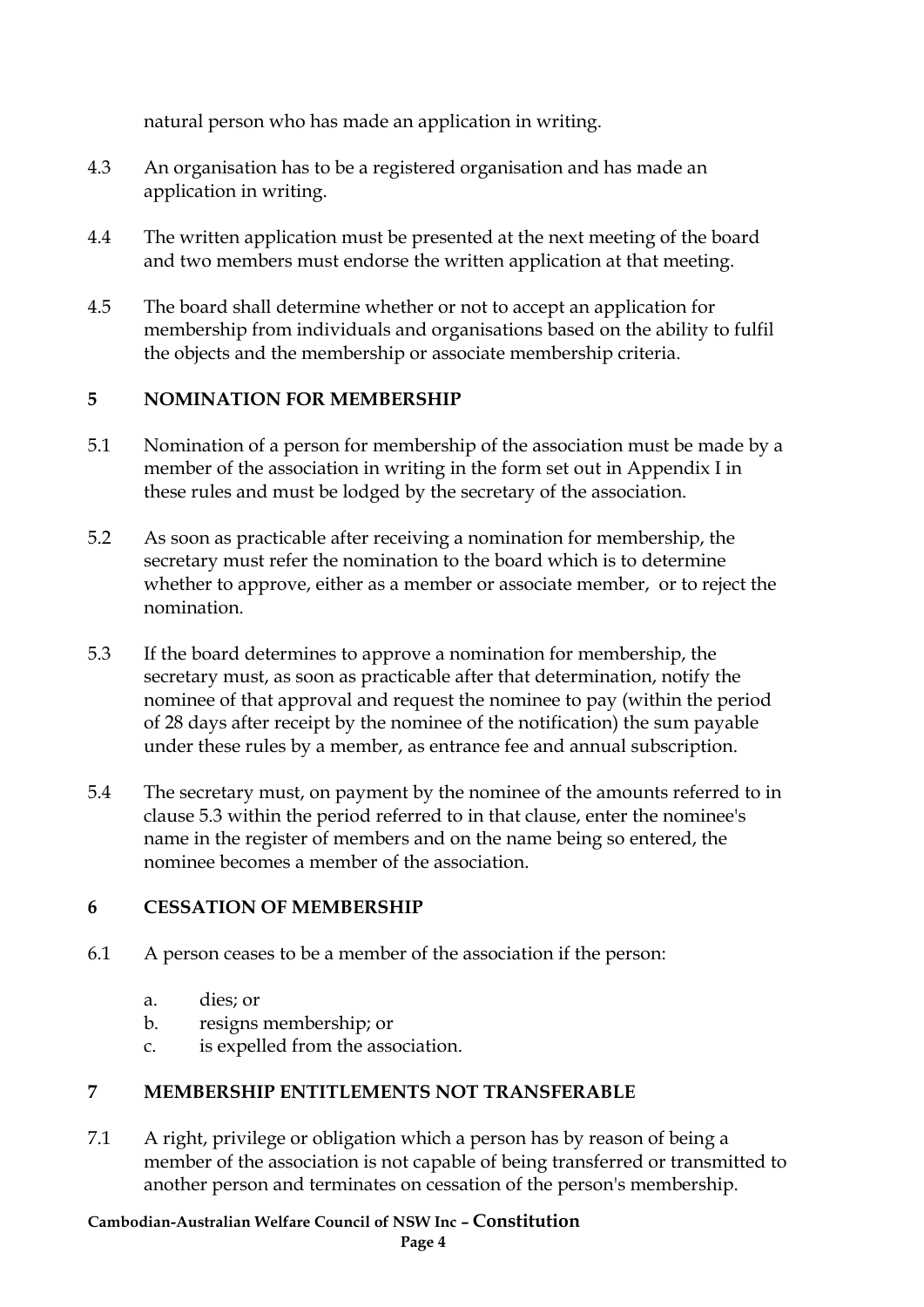#### **8 RESIGNATION OF MEMBERSHIP**

- 8.1 A member of the association is not entitled to resign that membership except in accordance with this rule.
- 8.2 A member of the association who has paid all amounts payable by the member to the association in respect of the member's membership may resign from membership of the association by first giving to the secretary written notice of at least one month (or such other period as the board may determine) of the member's intention to resign and, on the expiration of the period of notice, the member ceases to be a member.
- 8.3 If a member of the association ceases to be a member under clause 8.2, and in every other case where a member ceases to hold membership, the secretary must make an appropriate entry in the register of members recording the date on which the member ceased to be a member.

# **9 REGISTER OF MEMBERS**

- 9.1 The public officer of the association must establish and maintain a register of members of the association specifying the name and address of each person who is a member of the association together with the date on which the person became a member.
- 9.2 The register of members must be kept at the principal place of administration of the association and must be open for inspection, free of charge, by any member of the association at any reasonable hour.

## **10. FEES AND SUBSCRIPTIONS**

- 10.1 A member of the association must, on admission to membership, pay to the association a fee of \$5, or some other amount as determined by the board.
- 10.2 In addition to any amount payable by the member under clause 10.1, a member of the association must pay to the association an annual membership fee of \$5, or if some other amount is determined by the board, that other amount due on the 1 July of each calendar year.
- 10.3 If the member becomes a member on or after 1 July in any calendar year, the next membership will be due on the following 1 July.

# **11. MEMBERS' LIABILITIES**

11.1 The liability of a member of the association to contribute towards the payment of the debts and liabilities of the association or the costs, charges and expenses of the winding up of the association is limited to the amount, if any, unpaid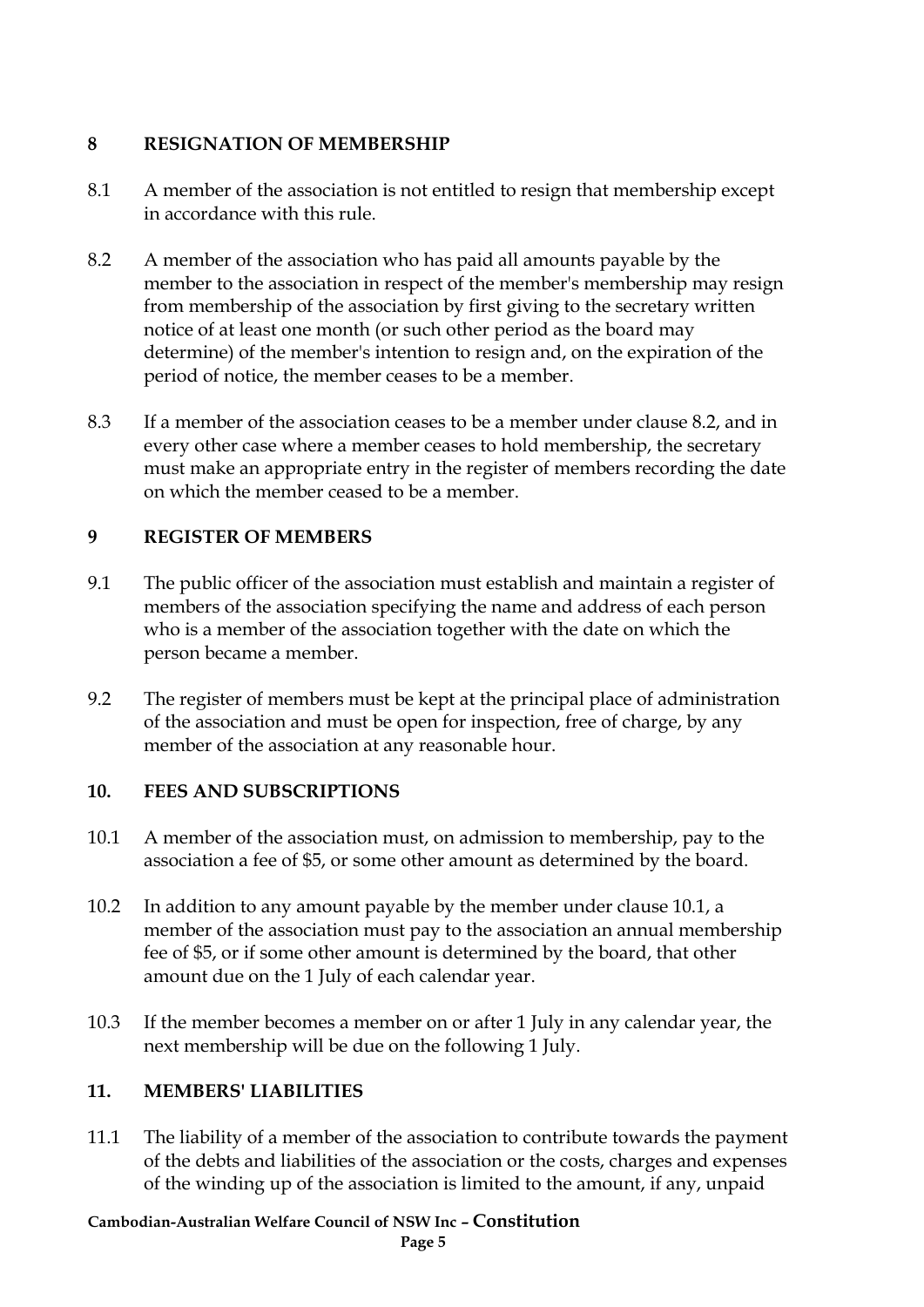by the member in respect of membership of the association as required by rule

10.

## **12. RESOLUTION OF INTERNAL DISPUTES**

12.1 If unable to be resolved through informal and peaceful means, disputes between members (in their capacity as members) of the association, and disputes between members and the association, are to be referred to a community justice centre for mediation in accordance with the Community Justice Centres Act 1983. Any cost incurred is to be borne by the parties involved.

## **13. DISCIPLINING OF MEMBERS**

- 13.1 A complaint may be made by any member of the association that some other member of the association:
- a. has persistently refused or neglected to comply with a provision or provisions of these rules; or
- b. has persistently and wilfully acted in a manner prejudicial to the interests of the association.
- 13.2 On receiving such a complaint, the board:
- a. must cause notice of the complaint to be served on the member concerned; and
- b. must give the member at least 14 days from the time the notice is served within which to make submissions to the board in connection with the complaint; and
- c. must take into consideration any submissions made by the member in connection with the complaint.
- 13.3 The board may, by resolution, expel the member from the association or suspend the member from membership of the association if, after considering the complaint and any submissions made in connection with the complaint, it is satisfied that the facts alleged in the complaint have been proved.
- 13.4 If the board expels or suspends a member, the secretary must, within 7 days after the action is taken, cause written notice to be given to the member of the action taken, of the reasons given by the board for having taken that action and of the member's right of appeal under rule 14.
- 13.5 The expulsion or suspension does not take effect: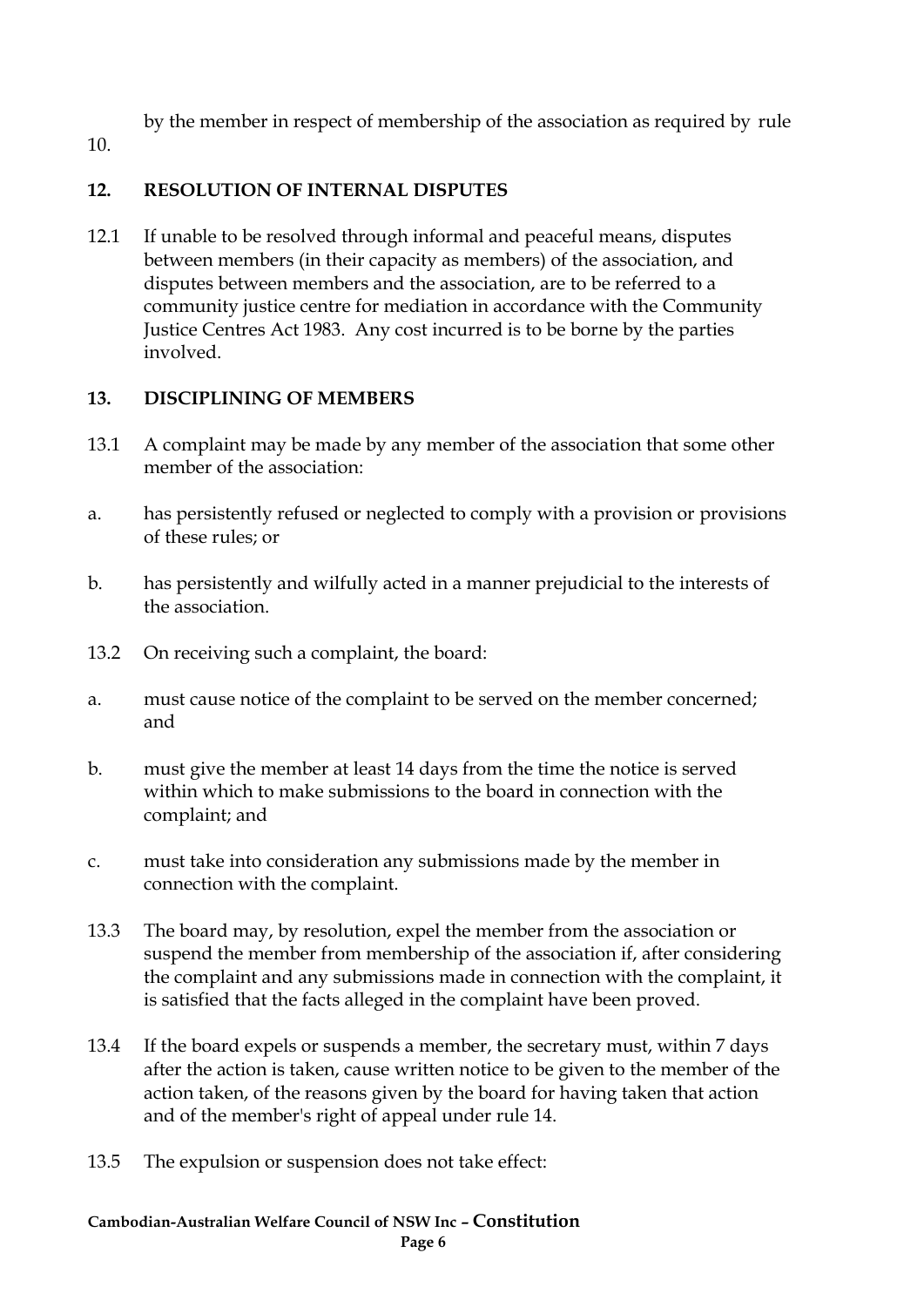- a. until the expiration of the period within which the member is entitled to appeal against the resolution concerned; or
- b. if within that period the member exercises the right of appeal, unless and until the association confirms the resolution under rule 14.4 whichever is the later.

#### **14. RIGHT OF APPEAL OF DISCIPLINED MEMBER**

- 14.1 A member may appeal to the association at a general meeting against a resolution of the board under rule 13, within 7 days after notice of the resolution is served on the member, by lodging with the secretary a notice to that effect.
- 14.2 The notice may, but need not, be accompanied by a statement of the grounds on which the member intends to rely for the purposes of the appeal.
- 14.3 On receipt of a notice from a member under clause 14.1, the secretary must notify the board which is to convene a general meeting of the association to be held within 28 days after the date on which the secretary received the notice.
- 14.4 At a general meeting of the association convened under clause 14.3:
- a. No business other than the question of the appeal is to be transacted; and
- b. the board and the member must be given the opportunity to state their respective cases orally or in writing, or both, and
- c. the members present are to vote by secret ballot on the question of whether the resolution should be confirmed or revoked.
- 14.5 If at the general meeting the association passes a special resolution in favour of the confirmation of the resolution, the resolution is confirmed.

#### **III THE BOARD**

#### **15. POWERS OF THE BOARD**

- 15.1 The board is to be called the board of management of the association and subject to the Act, the Regulation and these rules and to any resolution passed by the association in general meeting:
- a. is to control and manage the affairs of the association; and
- b. may exercise all such functions as may be exercised by the association, other than those functions that are required by these rules to be exercised by a general meeting of members of the association; and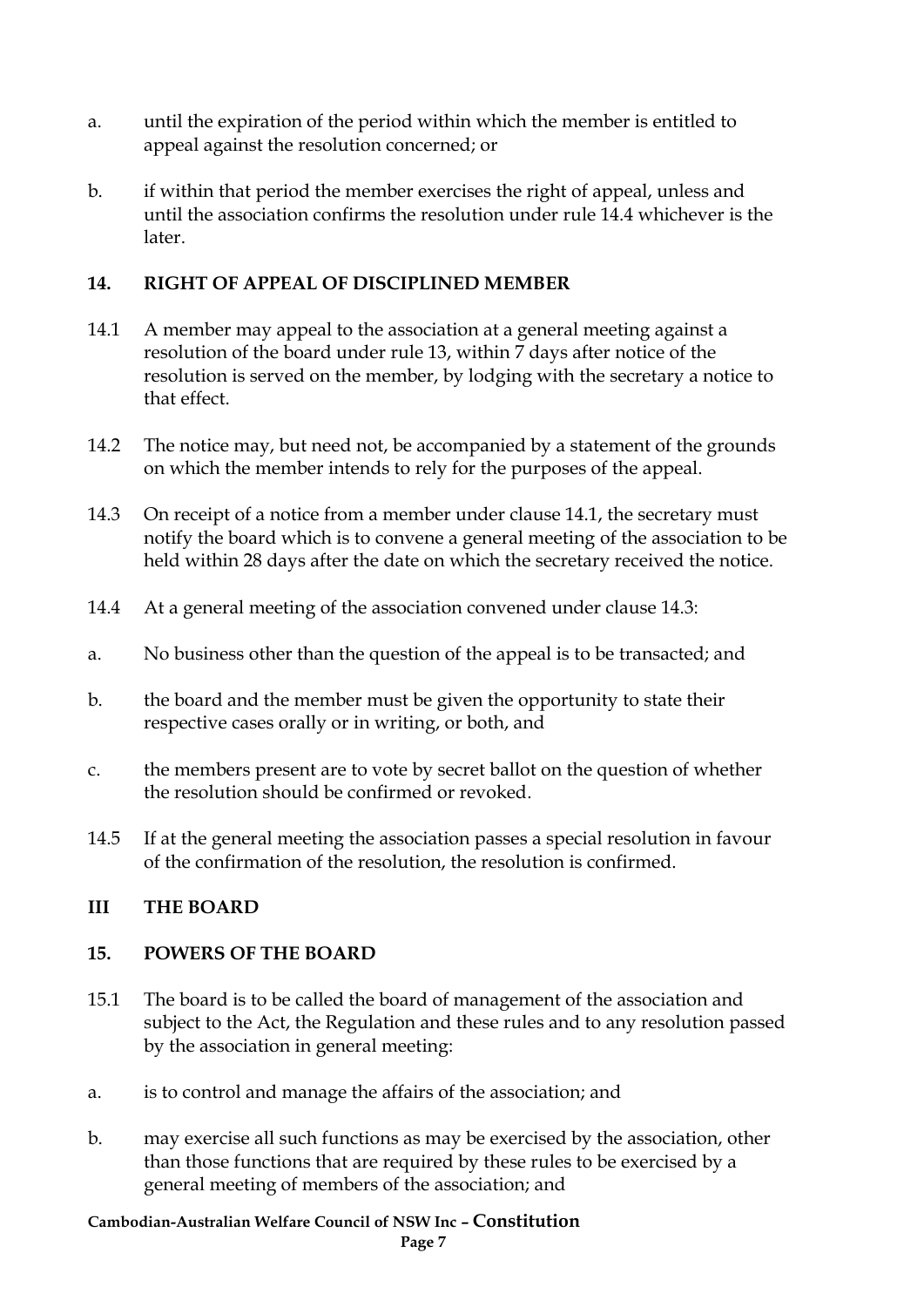c. has power to perform all such acts and do all such things as appear to the board to be necessary or desirable for the proper management of the affairs of the association.

#### **16. CONSTITUTION AND MEMBERSHIP**

- 16.1 Subject in the case of the first members of the board to section 11 of the 1984 Act, the board is to consist of:
- a. the office-bearers of the association; and
- b. three ordinary members, who are to be elected at the annual general meeting of the association under rule 17.
- 16.2 The office-bearers of the association are to be:
- a. the chairperson
- b. the deputy chairperson
- c. the treasurer
- d. the assistant treasurer
- e. the secretary
- f. the assistant secretary
- 16.3 Each member of the board is, subject to these rules, to hold office until the conclusion of the annual general meeting following the date of the member's election, but is eligible for re-election. The numbers of terms for re-election is to be determined by the board.
- 16.4 In the event of a casual vacancy occurring in the membership of the board, the board may appoint a member of the association to fill the vacancy and the member so appointed is to hold office, subject to these rules, until the conclusion of the annual general meeting next, following the date of the appointment.
- 16.5 Each member of the board who perceives a possible conflict of interest must acknowledge and declare these interests before taking office, in order for the members to accept or reject that nominee. During office, if a conflict arises, to ensure transparent decision making, the member must withdraw from the decision making process at the point of discussion, before the decision is taken and until after the decision is reached. If a conflict of interest is deliberately hidden, disciplinary action will follow as per clause 13.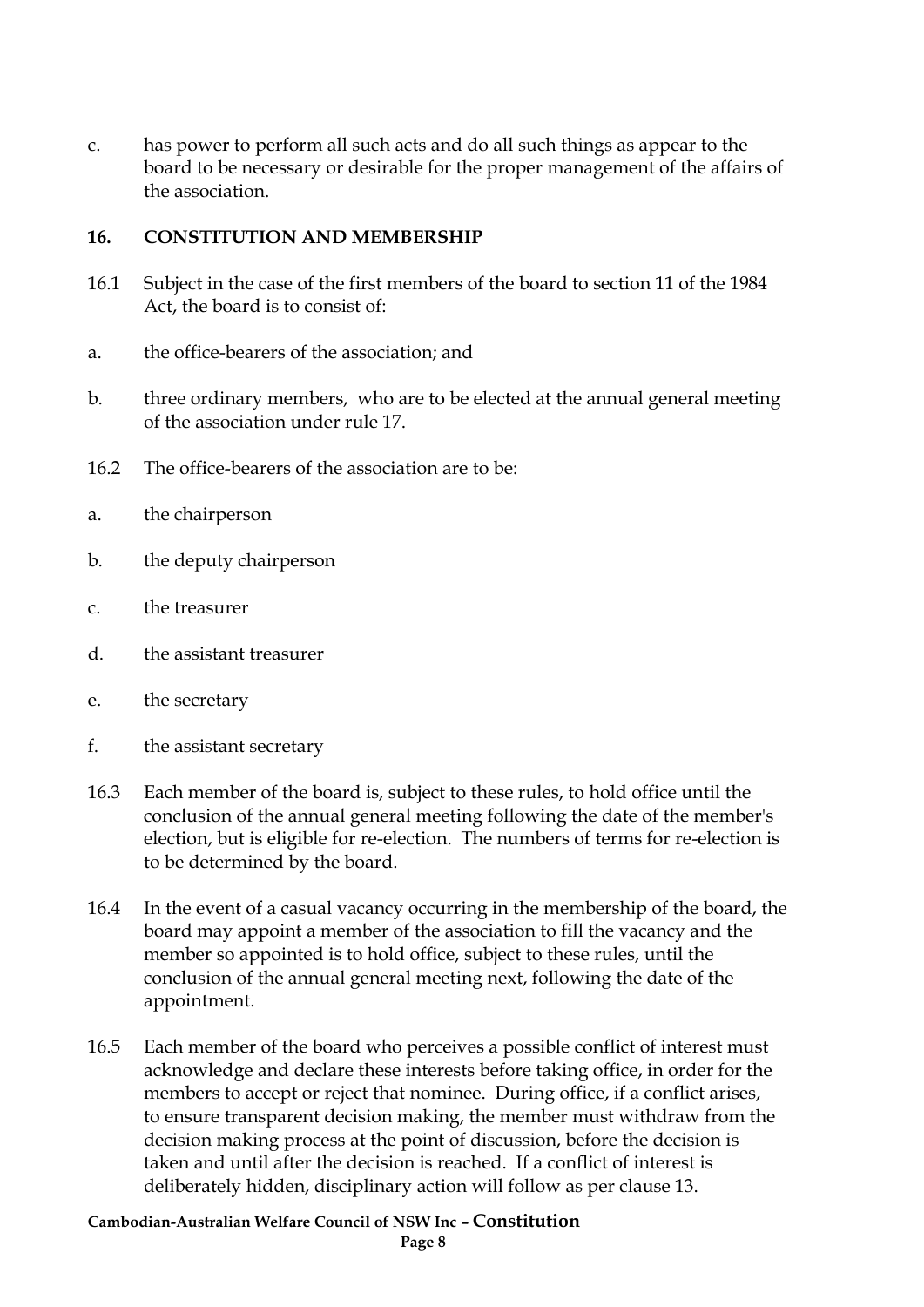- 16.6 A person who wishes to stand for a position on the board of directors must disclose any criminal records at the time of application. A criminal record may not automatically exclude a person from a management position. But the association reserves the discretionary right to determine eligibility. Failure to disclose a criminal record will result in automatic and permanent expulsion from the organisation, not-with-standing that the person may have been accepted for membership for a board position before the criminal record became known.
- 16.7 Under special circumstances of the office bearers e.g. being interstate or overseas, or preoccupied with personal commitments, the Board members may appoint a Board member to act in the specified position in the board if the need arises.

The assistant of office-bearers automatically assumes the position of the absent office-bearer.

#### **17 ELECTION OF MEMBERS**

- 17.1 Nominations of candidates for election as office-bearers of the association or as ordinary members of the board:
- a. must be made in writing, signed by two members of the association and accompanied by the written consent of the candidate (which may be endorsed on the form of the nomination); and
- b. must be delivered to the secretary of the association at least 7 days before the date fixed for the holding of the annual general meeting at which the election is to take place.
- 17.2 If insufficient nominations are received to fill all vacancies on the board, the candidates nominated are taken to be elected and further nominations are to be received at the annual general meeting.
- 17.3 If insufficient further nominations are received, any vacant positions remaining on the board are taken to be casual vacancies.
- 17.4 If the number of nominations received is equal to the number of vacancies to be filled, the persons nominated are taken to be elected.
- 17.5 If the number of nominations received exceeds the number of vacancies to be filled, a ballot is to be held.
- 17.6 The ballot for the election of office-bearers and ordinary members of the board is to be conducted by secret ballot at the annual general meeting in such usual and proper manner as the board may direct.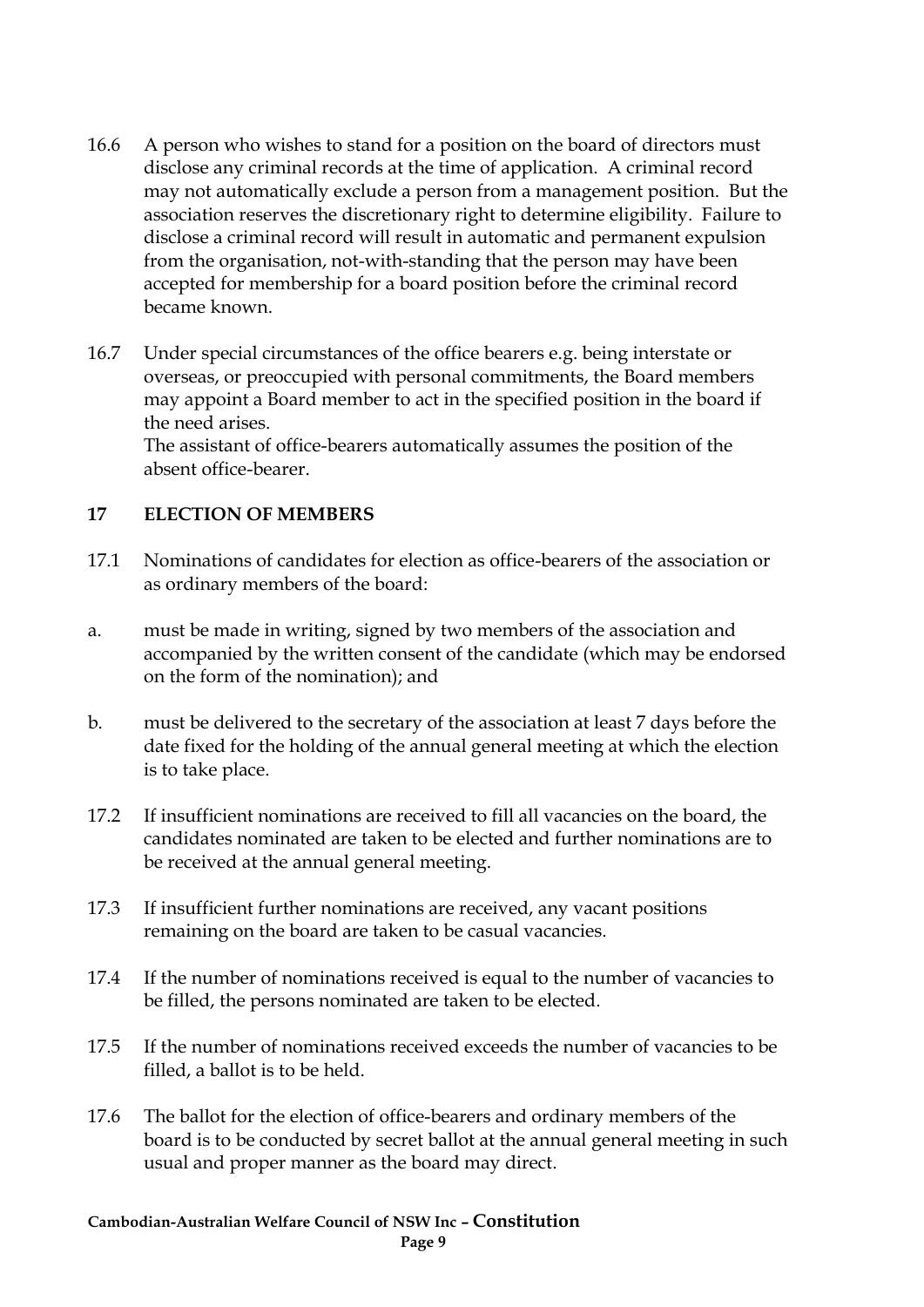#### **18 SECRETARY**

- 18.1 The secretary of the association must, as soon as practicable after being appointed as secretary, lodge notice of his or her address, with the public officer of the association.
- 18.2 It is the duty of the secretary to keep minutes of:
- a. all appointments of office-bearers and members of the board;
- b. the names of members of the board present at a board meeting or a general meeting; and
- c. all proceedings at board meetings and general meetings.
- 18.3 Minutes of proceedings at a meeting must be signed by the chair of the meeting or by the chair of the next succeeding meeting, following acceptance by the meeting.

#### **19 TREASURER**

- 19.1 It is the duty of the treasurer of the association to ensure:
- a. that all money due to the association is collected and received and that all payments authorised by the association are made; and
- b. that correct books and accounts are kept showing the financial affairs of the association, including full details of all receipts and expenditure connected with the activities of the association.
- c. that a current, up-to-date, audited financial statement be prepared and presented by the Treasurer for the Annual General Meeting.

#### **20. CASUAL VACANCIES**

- 20.1 For the purpose of these rules, a casual vacancy in the office of a member of the board occurs if the member:
- a. dies; or
- b. ceases to be a member of the association; or
- c. becomes an insolvent under administration within the meaning of the Corporations Law; or
- d. resigns office by notice in writing given to the secretary; or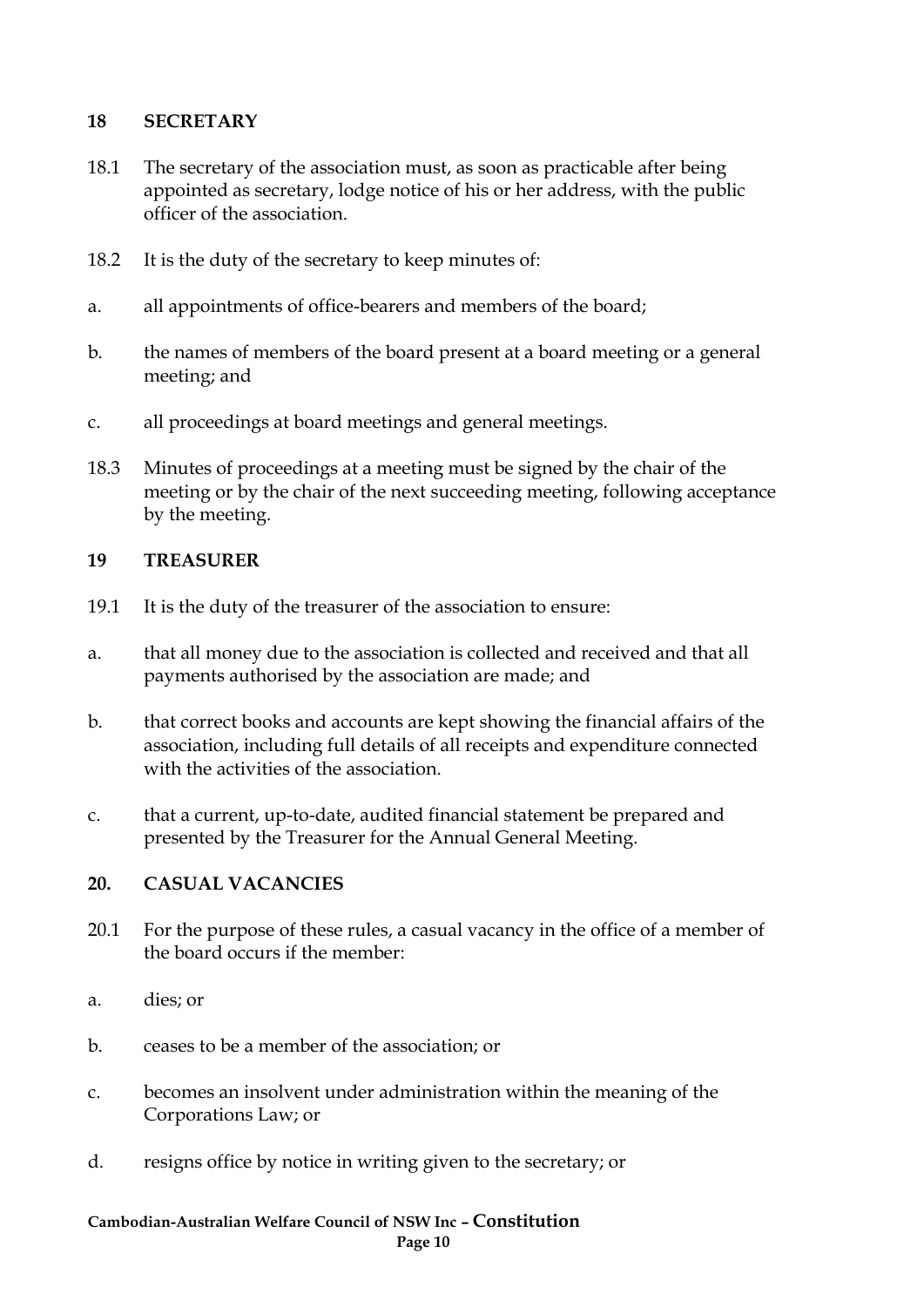- e. is removed from office under rule 21; or
- f. becomes a mentally incapacitated person; or
- g. is absent without the consent of the board from all meetings of the board held during a period of 3 months.

#### **21. REMOVAL OF MEMBER**

- 21.1 The association in a general meeting may, by resolution, remove any member of the board from the office of member before the expiration of the member's term of office and may by resolution, appoint another person to hold office until the expiration of the term of office of the member so removed.
- 21.2 If a member of the board to whom a proposed resolution referred to in clause 21.1 relates, makes representations in writing to the secretary or president (not exceeding a reasonable length) and requests that the representations be notified to the members of the association, the secretary or the president may send a copy of the representations to each member of the association or, if the representations are not so sent, the member is entitled to require that the representations be read out at the meeting at which the resolution is considered.

#### **22. MEETINGS AND QUORUM**

- 22.1 General meetings will be called Khmer Interagency and held once monthly and the board and membership are invited to be present at these meetings. Decisions at these meetings are made by the members present and the board or other nominated members are responsible for allocated tasks.
- 22.2 Khmer Interagency meetings, with a quorum of 5, will be held regularly on a set day of the month and notices informing board and members of the date will be mailed 7 days prior to the meeting.
- 22.3 The board must meet at least three times in each period of 12 months at such place and time as the board may determine. Any additional special meetings may be convened by any member of the board as deemed necessary.
- 22.4 Oral or written notice of a meeting of the board must be given by the secretary to each member of the board at least 48 hours (or some other unanimously agreed period of time) before the time appointed for the holding of the meeting. Written notices will usually be mailed 7 days prior to the date of meetings.
- 22.5 Notice of the meeting must specify the general nature of the business to be transacted at the meeting and no business other than that business is to be transacted at the meeting, except if the board agrees to treat an item as urgent.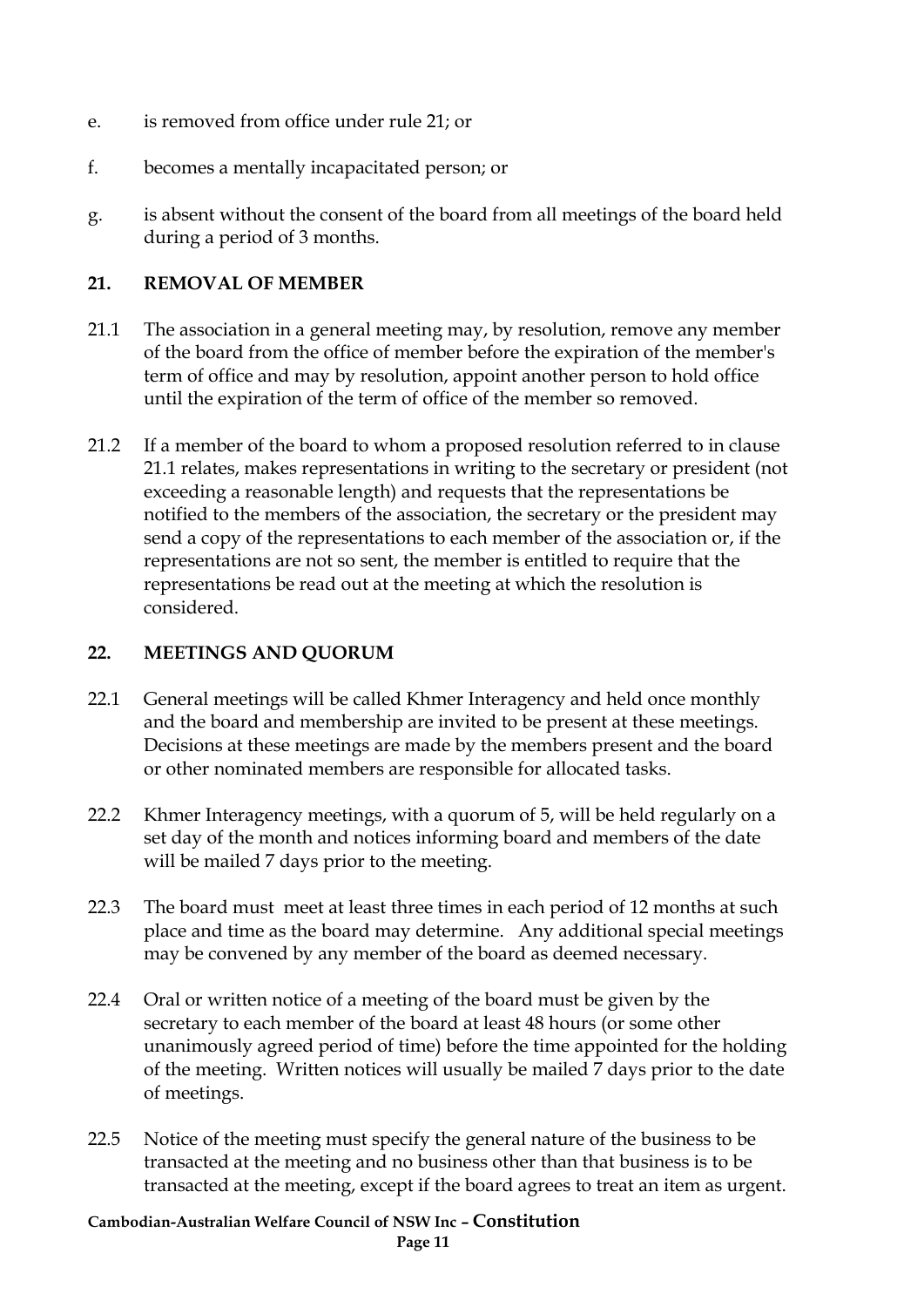- 22.6 Any three members of the board constitute a quorum and no business is to be transacted unless a quorum is present.
- 22.7 If within half an hour of the time appointed for the meeting a quorum is not present, the meeting is to stand adjourned to an appropriate time and place in the following week, as deemed fit by the board.
- 22.8 If at the adjourned meeting a week later, a quorum is not present within half an hour of the time appointed for the meeting, the meeting is to be dissolved.
- 22.9 At a meeting of the board:
- a. the chairperson or, in the chairperson's absence, the deputy chairperson is to preside; or
- b. if the chairperson and the deputy chairperson are absent or unwilling to act, such one of the remaining members of the board as may be chosen by the members present at the meeting is to preside.

## **23 DELEGATION BY BOARD TO SUB-BOARD**

23.1 The board may delegate in writing, to one or more sub-committees of such member or members of the association as the board thinks fit, the exercise of such of the functions of the board.

A sub-committee does not have:

- a. this power of delegation; and
- b. a function which is a duty imposed on the board by the Act or by any other law.
- 23.2 The exercise of a function which has been delegated to a sub-committee under this rule may, while the delegation remains unrevoked, be exercised from time to time by the sub-committee in accordance with the written terms of the delegation.
- 23.3 A delegation under this section may be made subject to such conditions or limitations as to the exercise of any function, or as to time or circumstances, as may be specified in the written delegation or until the task is complete.
- 23.4 Despite any delegation under this rule, the board may continue to exercise any function delegated.
- 23.5 Any act or thing done or suffered by a sub-committee acting in the exercise of a delegation under this rule has the same force and effect as it would have if it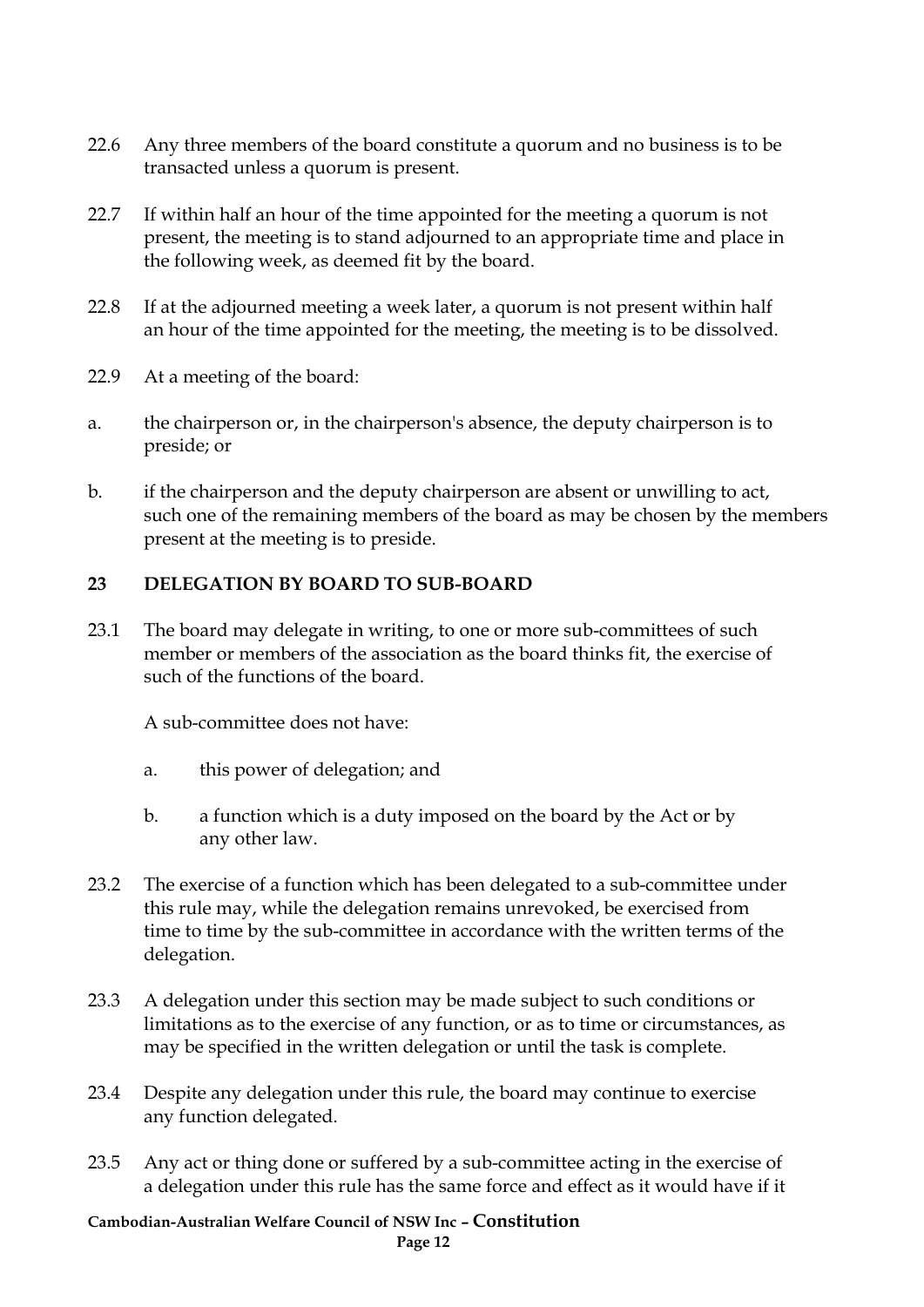had been done or suffered by the board.

- 23.6 The board may, by instrument in writing, revoke wholly or in part any delegation under this rule.
- 23.7 A sub-committee may meet and adjourn as it thinks proper.

#### **24 VOTING AND DECISIONS IN SUB-BOARDS**

- 24.1 Questions arising at a meeting of the board or of any sub-committee are to be determined by a majority of the votes of members of the board or subcommittee present at the meeting.
- 24.2 Each member present at a meeting of the board or of any sub-committee appointed by the board (including the person presiding at the meeting) is entitled to one vote but, in the event of an equality of votes on any question, the chair presiding may exercise a casting vote.
- 24.3 Subject to rule 22.6, the board may act despite any vacancy on the board.
- 24.4 Any act or thing done or suffered, or purporting to have been done or suffered, by the board or by a sub-committee appointed by the board, is valid and effectual despite any defect that may afterwards be discovered in the appointment or qualification of any member of the board or sub-committee.

#### **IV GENERAL MEETINGS**

#### **25. HOLDING OF ANNUAL GENERAL MEETINGS**

- 25.1 With the exception of the first annual general meeting of the association, the association must at least once in each calendar year and within the period of 6 months after the expiration of each financial year of the association, convene an annual general meeting of its members.
- 25.2 The association must hold its first annual general meeting:
- a. within the period of 18 months after its incorporation under the Act; and
- b. within the period of 6 months after the expiration of the first financial year of the association.
- 25.3 Clauses 25.1 and 25.2 have effect subject to any extension or permission granted by the Commissioner under section 26.3 of the Act.

#### **26. CALLING OF AND BUSINESS AT ANNUAL GENERAL MEETINGS**

26.1 The annual general meeting of the association is, subject to the Act and to rule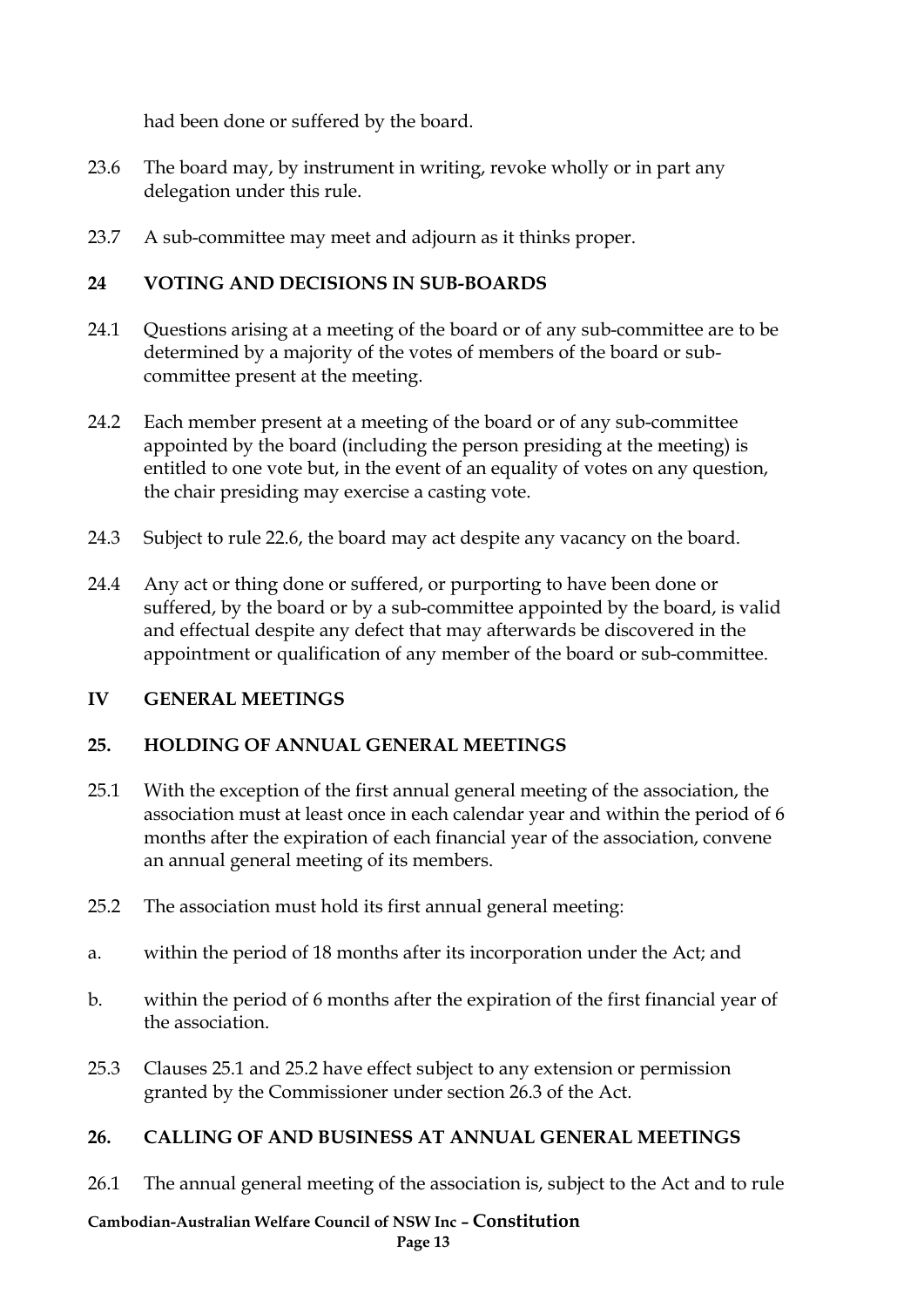23, to be convened annually on such date and at such place and time as the board thinks fit.

- 26.2 In addition to any other business which may be transacted at an annual general meeting, the business of an annual general meeting is to include the following:
- a. to confirm the minutes of the last preceding annual general meeting and of any special general meeting held since that meeting:
- b. to receive from the board reports on the activities of the association during the last preceding financial year;
- c. to elect office-bearers of the association and ordinary members of the board:
- d. to receive and consider the statement which is required to be submitted to members under section 26.6 of the Act.
- e. if desired, other business may be invited for inclusion.
- 26.3 An annual general meeting must be specified as such in the notice convening it.

#### **27 CALLING OF SPECIAL GENERAL MEETINGS**

- 27.1 The board may, whenever it thinks fit, convene a special general meeting of the association.
- 27.2 The board must, on the requisition in writing of at least 5 per cent of the total number of members, convene a special general meeting of the association.
- 27.3 A requisition of members for a special general meeting:
- a. must state the purpose or purposes of the meeting; and
- b. must be signed by the members making the requisition; and
- c. must be lodged with the secretary; and
- d. may consist of several documents in a similar form, each signed by one or more of the members making the requisition.
- 27.4 If the board fails to convene a special general meeting to be held within 1 month after that date on which a requisition of members for the meeting is lodged with the secretary, any one or more of the members who made the requisition may convene a special general meeting to be held not later than 3 months after that date.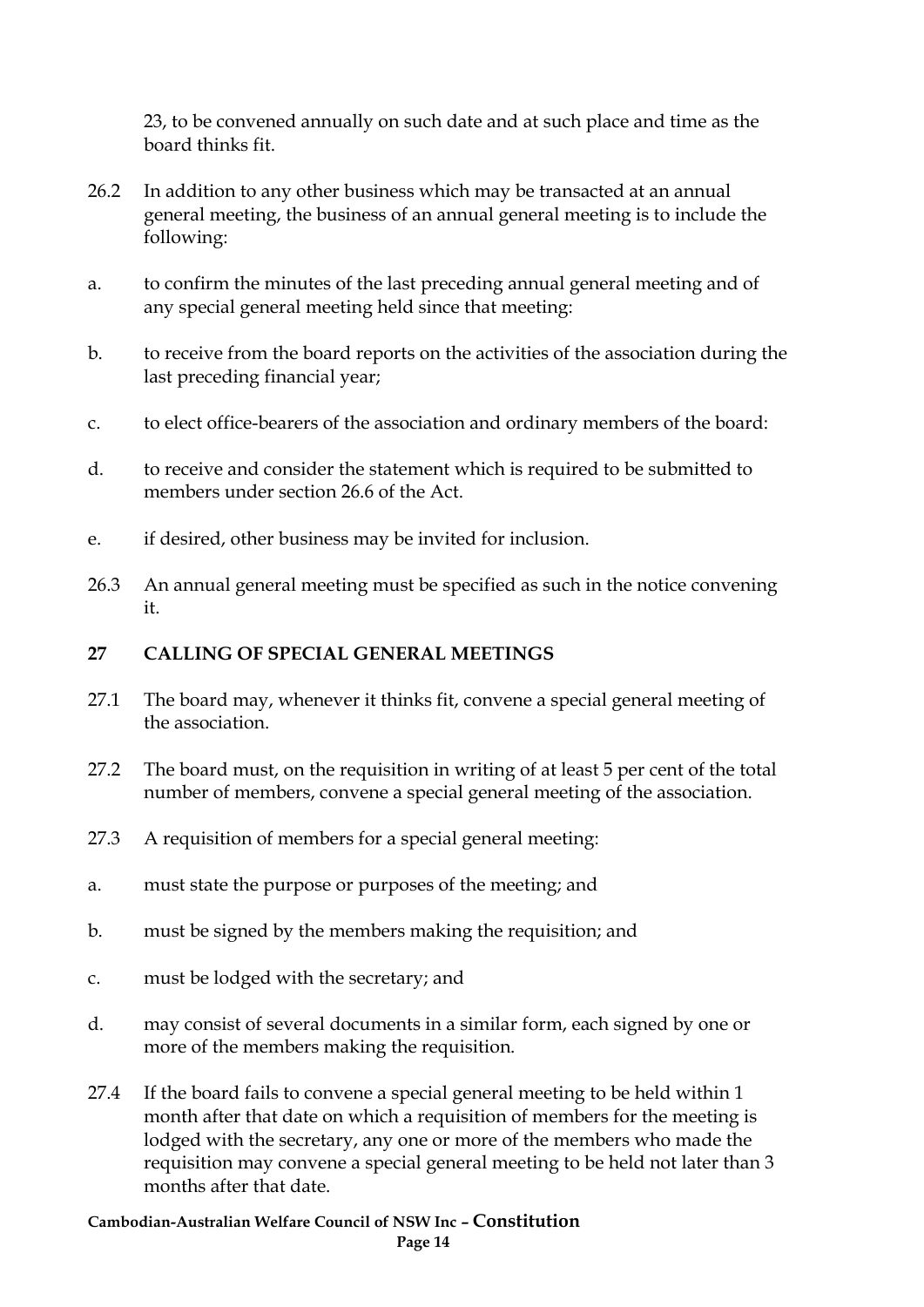27.5 A special general meeting convened by a member or members as referred to in clause 27.4 must be convened as nearly as is practicable in the same manner as general meetings are convened by the board and any member who consequently incurs expense associated with this meeting, is entitled to be reimbursed by the association for any expense so incurred.

#### **28. GIVING NOTICE FOR ANNUAL GENERAL AND SPECIAL GENERAL MEETINGS**

- 28.1 Business proposed to be dealt with at an annual general meeting requires that the secretary must, at least 14 days before the date fixed for the holding of the annual general meeting, cause to be sent by pre-paid post to each member at the member's address appearing in the register of members, a notice specifying the place, date and time of the meeting and the nature of the business proposed to be transacted at the meeting.
- 28.2 If the nature of the business proposed to be dealt with at an annual or special general meeting requires a special resolution of the association, the secretary must at least 21 days before the date fixed for the holding of the general meeting, cause notice to be sent to each member in the manner provided in clause 28.1 specifying, in addition to the matter required under clause 28.1, the intention to propose the resolution as a special resolution.
- 28.3 No business other than that specified in the notice convening a special general meeting is to be transacted at the meeting except in the case of an annual general meeting, business which may be transacted under rule 26.2.
- 28.4 A member desiring to bring any business before a general meeting may give notice in writing of that business to the secretary who must include that business in the next notice calling a general meeting given after receipt of the notice from the member.

#### **29 PROCEDURE**

- 29.1 No item of business is to be transacted at a general meeting unless a quorum of members entitled under these rules to vote is present during the time the meeting is considering that item.
- 29.2 Five members present in person (being members entitled under these rules to vote at a general meeting) constitute a quorum for the transaction of the business of a general meeting.
- 29.3 If within half an hour after the appointed time for the commencement of a general meeting a quorum is not present the meeting:
- a. if convened on the requisition of members, is to be dissolved; and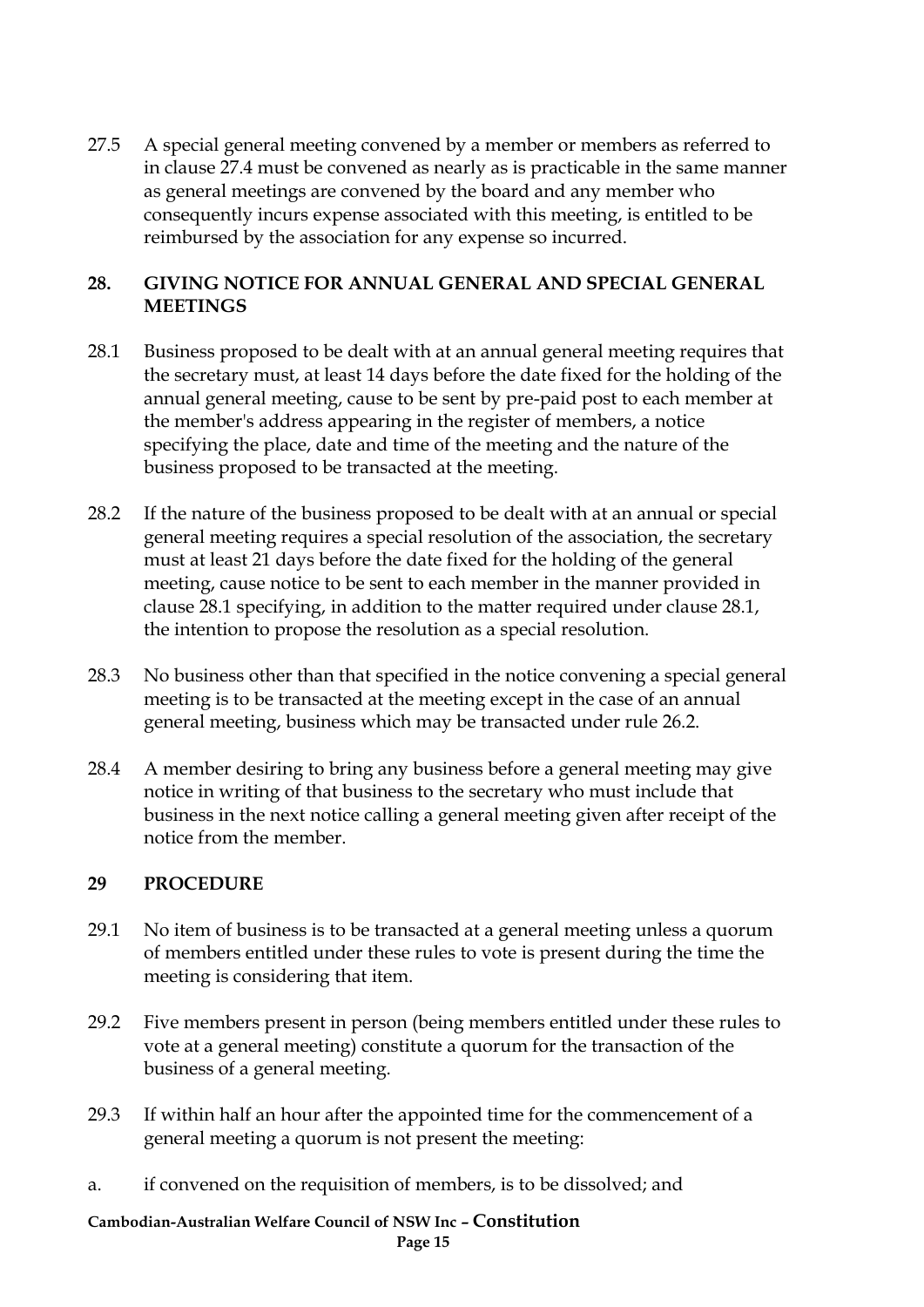- b. in any other case, is to stand adjourned to the same day in the following week at the same time and (unless another place is specified at the time of the adjournment by the person presiding at the meeting or communicated by written notice to members given before the day to which the meeting is adjourned) at the same place.
- 29.4 If at the adjourned meeting a quorum is not present within half an hour after the time appointed for the commencement of the meeting, the members present (being at least 3) is to constitute a quorum.

#### **30 PRESIDING MEMBER**

- 30.1 The chairperson, or in the chairperson's absence, the deputy chairperson, may preside as chair at each general meeting of the association.
- 30.2 However, the members present may elect one of their number to preside as chair at the meeting.

#### **31. ADJOURNMENT**

- 31.1 The chairperson of a general meeting at which a quorum is present may, with the consent of the majority of members present at the meeting, adjourn the meeting from time to time and place to place, but no business is to be transacted at an adjourned meeting other than the business left unfinished at the meeting at which the adjournment took place.
- 31.2 If a general meeting is adjourned for 14 days or more, the secretary must give written or oral notice of the adjourned meeting to each member of the association stating the place, date and time of the meeting and the nature of the business to be transacted at the meeting.
- 31.3 Except as provided in clauses 31.1 and 31.2, notice of an adjournment of a general meeting or of the business to be transacted at an adjourned meeting is not required to be given.

#### **32. MAKING OF DECISIONS**

- 32.1 A question arising at a general meeting of the association is to be determined on a show of hands, and unless before or on the declaration of the show of hands a poll is demanded, a declaration by the chair that a resolution has, on a show of hands, been carried or carried unanimously or carried by a particular majority or lost, or an entry to that effect in the minute book of the association, is evidence of the fact without proof of the number or proportion of the votes recorded in favour of or against that resolution.
- 32.2 At a general meeting of the association, a poll may be demanded by the chair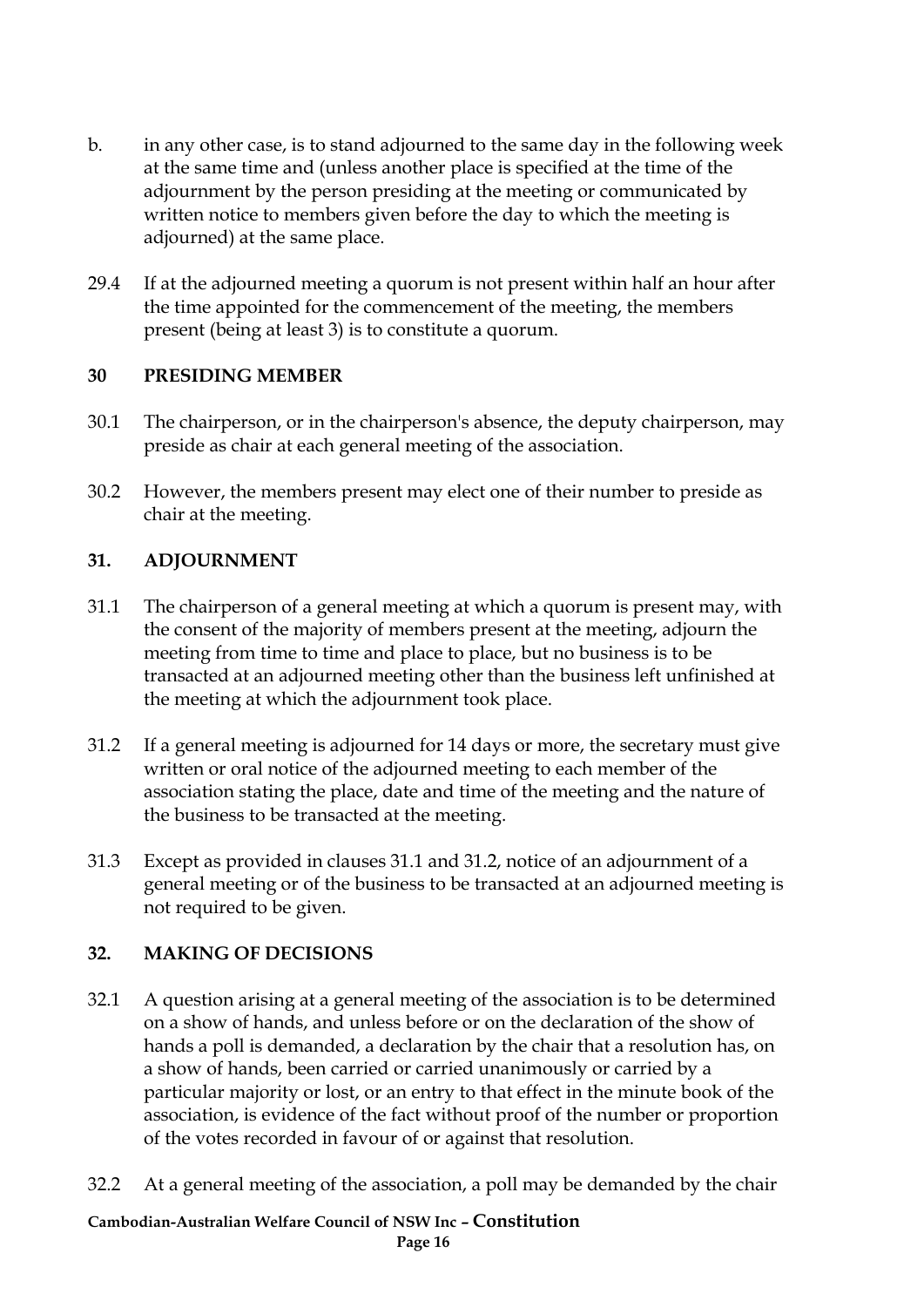or by at least 3 members present in person at the meeting.

- 32.3 If a poll is demanded at a general meeting, the poll must be taken
- a. immediately in the case of a poll which relates to the election of the chair of the meeting or to the question of an adjournment; or
- b. in any other case, in such manner and at such time before the close of the meeting as the chair directs, and the resolution of the poll on the matter is taken to be the resolution of the meeting on that matter.

#### **33. SPECIAL RESOLUTION**

- 33.1 A resolution of the association is a special resolution:
- a. if it is passed by a majority which comprises at least fifty percent (50%) of such members of the association as, being entitled under these rules so to do, vote in person at a general meeting of which at least 21 days' written notice specify the intention to propose the resolution as a special resolution was given in accordance with these rules; or
- b. where it is made to appear to the Commissioner that it is not practicable for the resolution to be passed in the manner specified in paragraph 33.1(a), if the resolution is passed in a manner specified by the Commissioner.

#### **34 VOTING**

- 34.1 On any question arising at a general meeting of the association each individual member has one vote only. (with the exception of 34.3)
- 34.2 All votes must be given personally. There can be no proxies.
- 34.3 In a case of an equal no of votes on a question at a general meeting, the chair of the meeting is entitled to exercise a casting vote. The chair's vote should be held to one side unopened until votes are counted, in order to exercise the casting vote should it be necessary.
- 34.4 A member is not entitled to vote at any general meeting of the association unless all money due and payable by the member has been paid, other than the amount of the annual subscription payable in respect of the then current year.

#### **V MISCELLANEOUS**

#### **35. INSURANCE**

35.1 The association must effect and maintain insurance under section 44 of the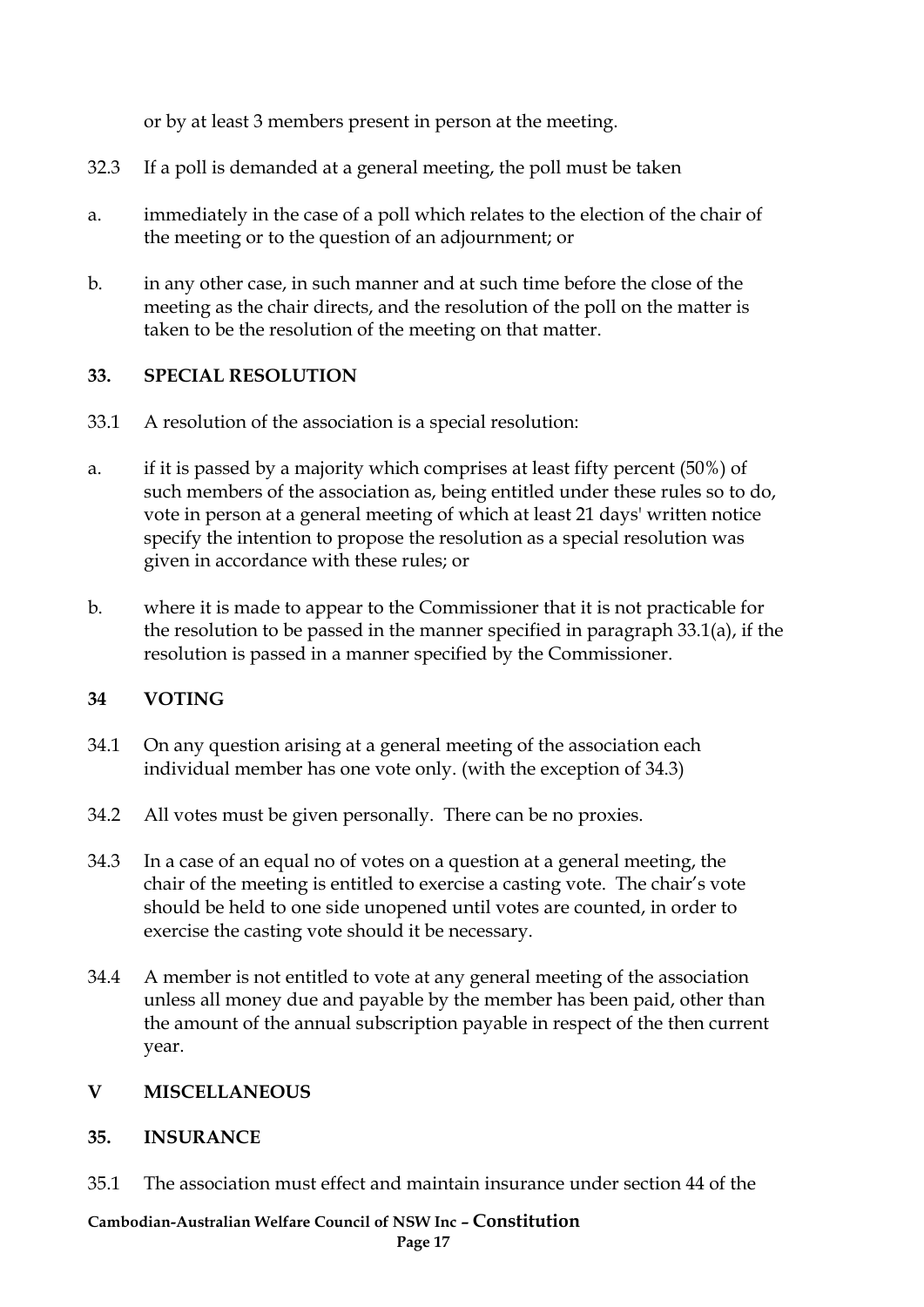Act.

35.2 In addition to the insurance required under clause 35.1, the association may effect and maintain other insurance.

# **36. FUNDS - SOURCE**

- 36.1 The funds of the association are to be derived from entrance fees and annual subscriptions of members, donations and subject to any resolution passed by the association in a general meeting, such other sources as the board determines.
- 36.2 All money received by the association must be deposited as soon as practicable and without deduction to the credit of the association's bank account.
- 36.3 The association must, as soon as practicable after receiving any money, issue an appropriate receipt.

# **37. FUNDS - MANAGEMENT**

- 37.1 Subject to any resolution passed by the association in general meeting, the funds of the association are to be used in pursuance of the objects of the association in such manner as the board determines.
- 37.2 All cheques, drafts, bills of exchange, promissory notes and other negotiable instruments must be signed by any 2 members of the board or employees of the association, being members or employees authorised to do so by the board.

## **38. ALTERATION OF OBJECTS AND RULES**

38.1 The statement of objects and these rules may be altered, rescinded or added to only by a special resolution of the association.

# **39. COMMON SEAL**

- 39.1 The common seal of the association must be kept in the custody of the public officer.
- 39.2 The common seal must not be affixed to any instrument except by the authority of the board and the affixing of the common seal must be attested by the signatures either of 2 members of the board or of 1 member of the board and of the public officer or secretary.

## **40. CUSTODY OF BOOKS**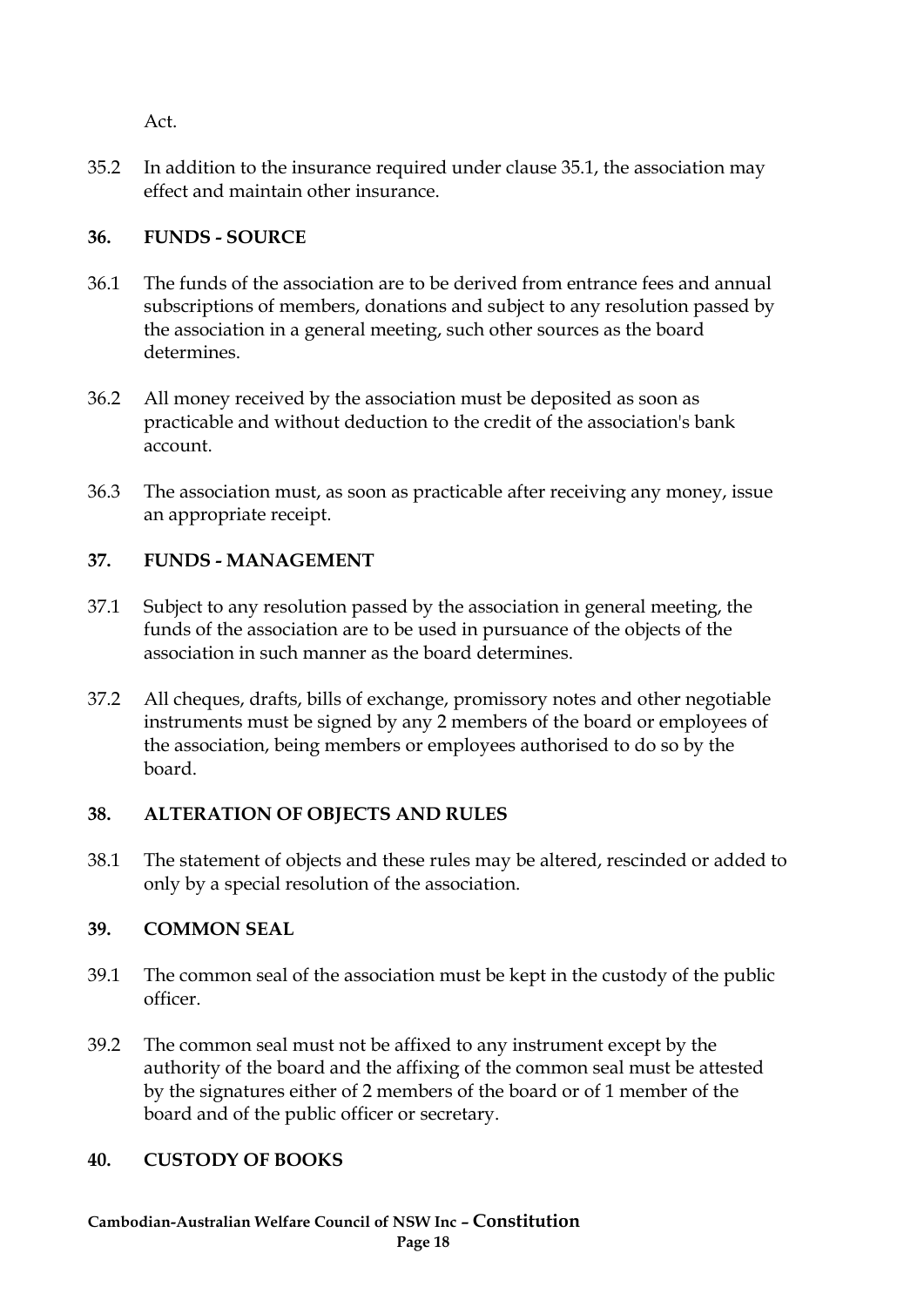40.1 Except as otherwise provided by these rules, the public officer must keep in his or her custody or under his or her control all records, books and other documents relating to the association.

#### **41. INSPECTION OF BOOKS**

41.1 The records, books and other documents of the association must be open to inspection, free of charge, by a member of the association at any reasonable hour.

## **42. SERVICE OF NOTICES**

- 42.1 For the purpose of these rules, a notice may be served by or on behalf of the association on any member either personally or by sending it by post to the member at the member's address shown in the register of members.
- 42.2 If a document is sent to a person by properly addressing, prepaying and posting to the person a letter containing the document, the document is, unless the contrary is proved, taken for the purposes of these rules to have been served on the person at the time at which the letter would have been delivered in the ordinary course of post.

## **43. DISSOLUTION OF THE ASSOCIATION**

43.1 In the event of dissolution of the association, a notice must be sent to all members and a special meeting called to wind up the association and to agree upon the distribution of the assets and stock to other non charitable organisations serving Khmer in a similar way.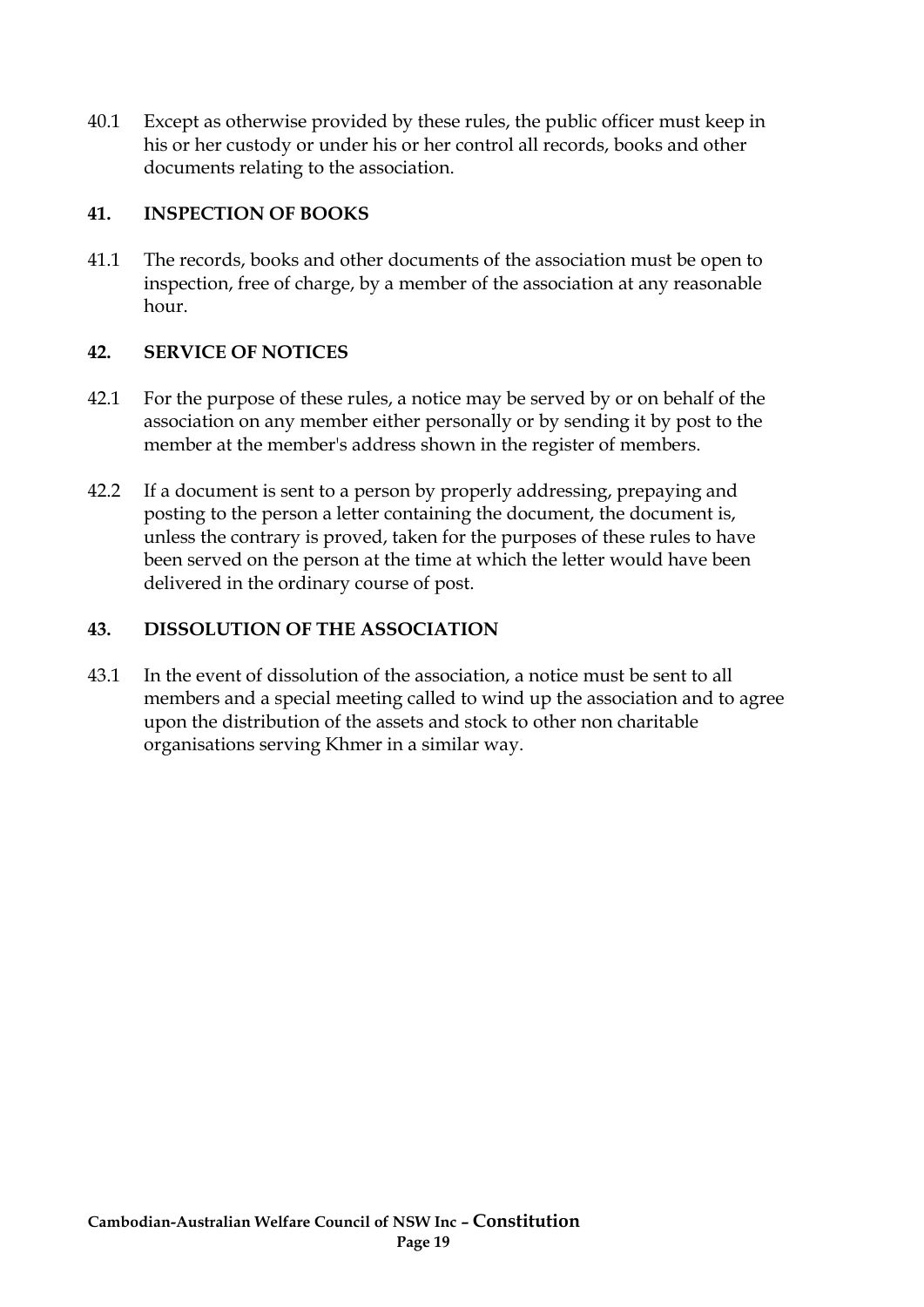#### **ADDENDUMS**

#### *MOTION Voted on 14 November 1997.*

That the voting on issues relating to the constitution of Khmer Interagency incorporated be done by secret ballot.

Moved by Nola Randall-Teung and Seconded by Chanboramy Var. Carried.

#### *MOTION Voted on 14 December 2001.*

That the present management structure be changed in line with current business management structures and that our existing positions be realigned to fit into this. The structure change to reflect the following chart with a portfolio for each Directorship:



Moved by Chong-Hean Ang and seconded by Chanboramy Var. Carried.